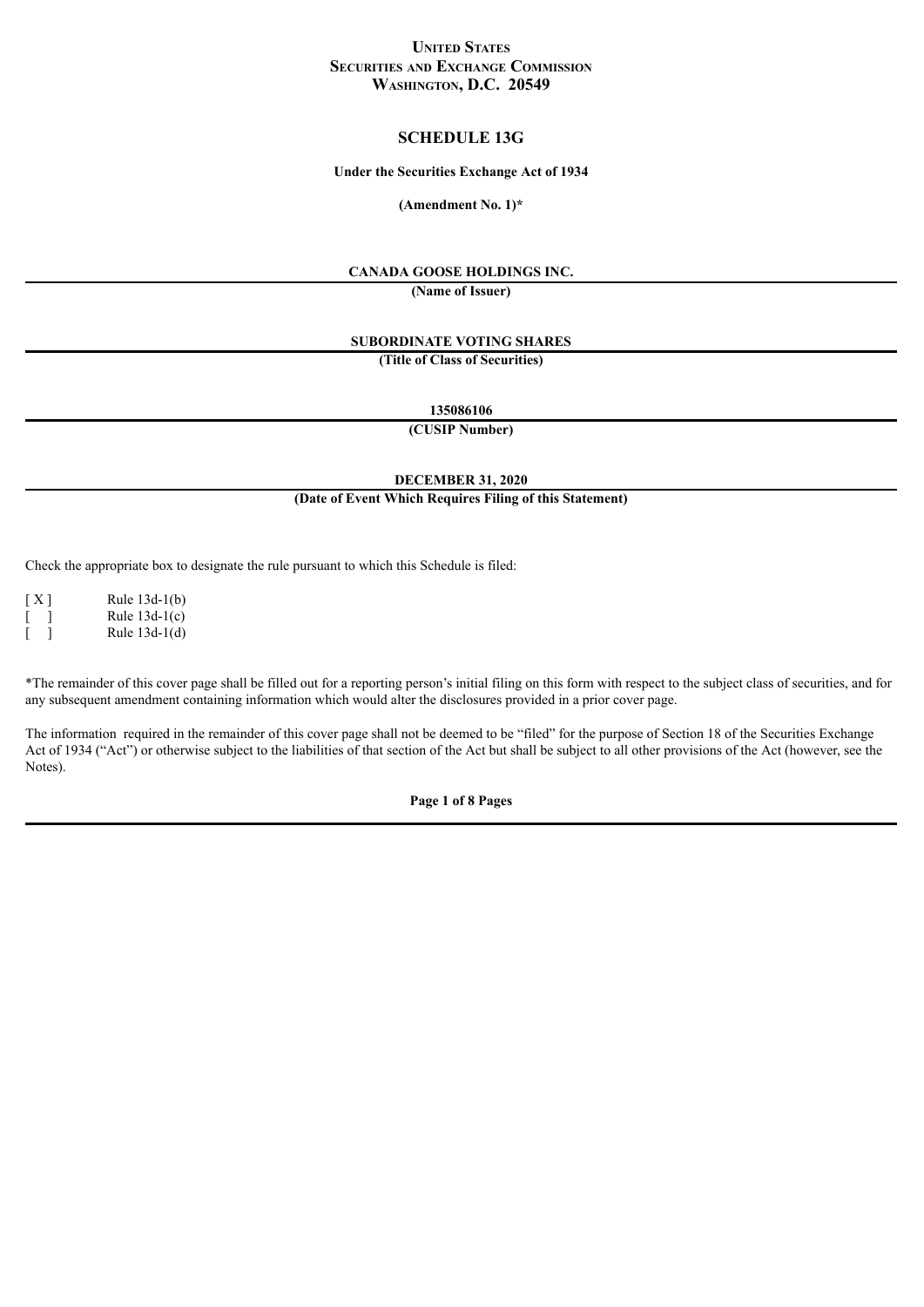### **1. Names of Reporting Persons**

American Century Investment Management, Inc.

# **2. Check the Appropriate Box if a Member of a Group (See Instructions)**

(a)  $[$  ]

(b) [ ]

## **3. SEC Use Only**

# **4. Citizenship or Place of Organization**

## Delaware

|                                                                                   |                                                                                            | 5. | <b>Sole Voting Power</b>                                            | $\bf{0}$     |  |
|-----------------------------------------------------------------------------------|--------------------------------------------------------------------------------------------|----|---------------------------------------------------------------------|--------------|--|
| Number of Shares<br>Beneficially<br>Owned by<br>Each<br>Reporting<br>Person With: |                                                                                            | 6. | <b>Shared Voting Power</b>                                          | N/A          |  |
|                                                                                   |                                                                                            | 7. | <b>Sole Dispositive Power</b>                                       | $\mathbf{0}$ |  |
|                                                                                   |                                                                                            | 8. | <b>Shared Dispositive Power</b>                                     | N/A          |  |
| 9.                                                                                |                                                                                            |    | <b>Aggregate Amount Beneficially Owned by Each Reporting Person</b> | $\bf{0}$     |  |
| 10.                                                                               | Check if the Aggregate Amount in Row (9) Excludes Certain Shares<br>(See Instructions) [ ] |    |                                                                     |              |  |
| Percent of Class Represented by Amount in Row (9)<br>11.                          |                                                                                            |    |                                                                     |              |  |
| 12.                                                                               | <b>Type of Reporting Person (See Instructions)</b>                                         |    |                                                                     | IA           |  |
|                                                                                   |                                                                                            |    | Page 2 of 8 pages                                                   |              |  |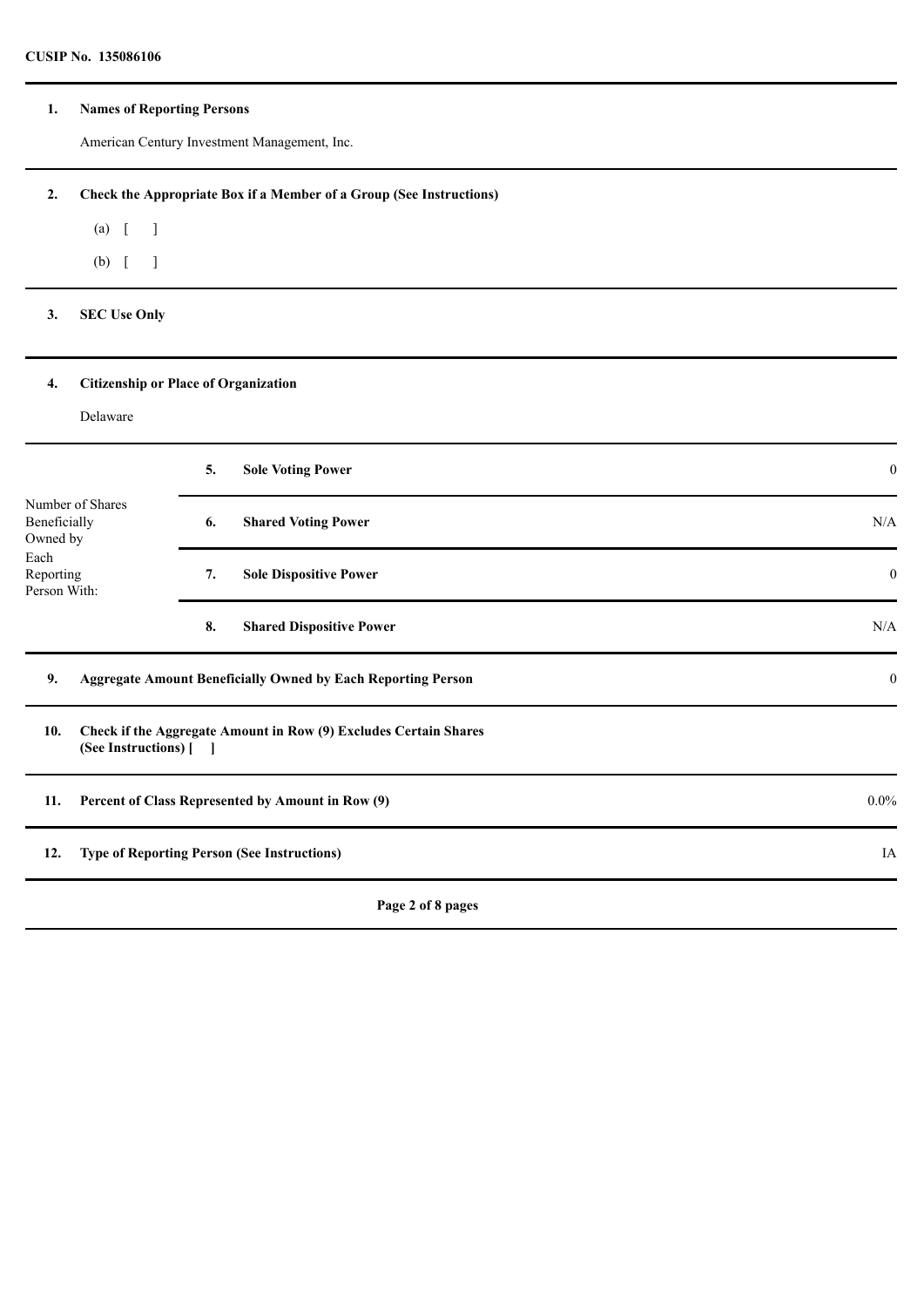### **1. Names of Reporting Persons**

American Century Companies, Inc.

**2. Check the Appropriate Box if a Member of a Group (See Instructions)**

(a)  $[$  ]

(b) [ ]

**3. SEC Use Only**

# **4. Citizenship or Place of Organization**

## Delaware

|                                                                                   |                                                          | 5.                                  | <b>Sole Voting Power</b>                                            | $\boldsymbol{0}$ |
|-----------------------------------------------------------------------------------|----------------------------------------------------------|-------------------------------------|---------------------------------------------------------------------|------------------|
| Number of Shares<br>Beneficially<br>Owned by<br>Each<br>Reporting<br>Person With: |                                                          | 6.                                  | <b>Shared Voting Power</b>                                          | N/A              |
|                                                                                   |                                                          | <b>Sole Dispositive Power</b><br>7. | $\bf{0}$                                                            |                  |
|                                                                                   |                                                          | 8.                                  | <b>Shared Dispositive Power</b>                                     | N/A              |
| 9.                                                                                |                                                          |                                     | <b>Aggregate Amount Beneficially Owned by Each Reporting Person</b> | $\mathbf{0}$     |
| 10.                                                                               | (See Instructions) [ ]                                   |                                     | Check if the Aggregate Amount in Row (9) Excludes Certain Shares    |                  |
| 11.                                                                               |                                                          |                                     | Percent of Class Represented by Amount in Row (9)                   | $0.0\%$          |
| 12.                                                                               | <b>Type of Reporting Person (See Instructions)</b><br>HC |                                     |                                                                     |                  |
|                                                                                   |                                                          |                                     | Page 3 of 8 pages                                                   |                  |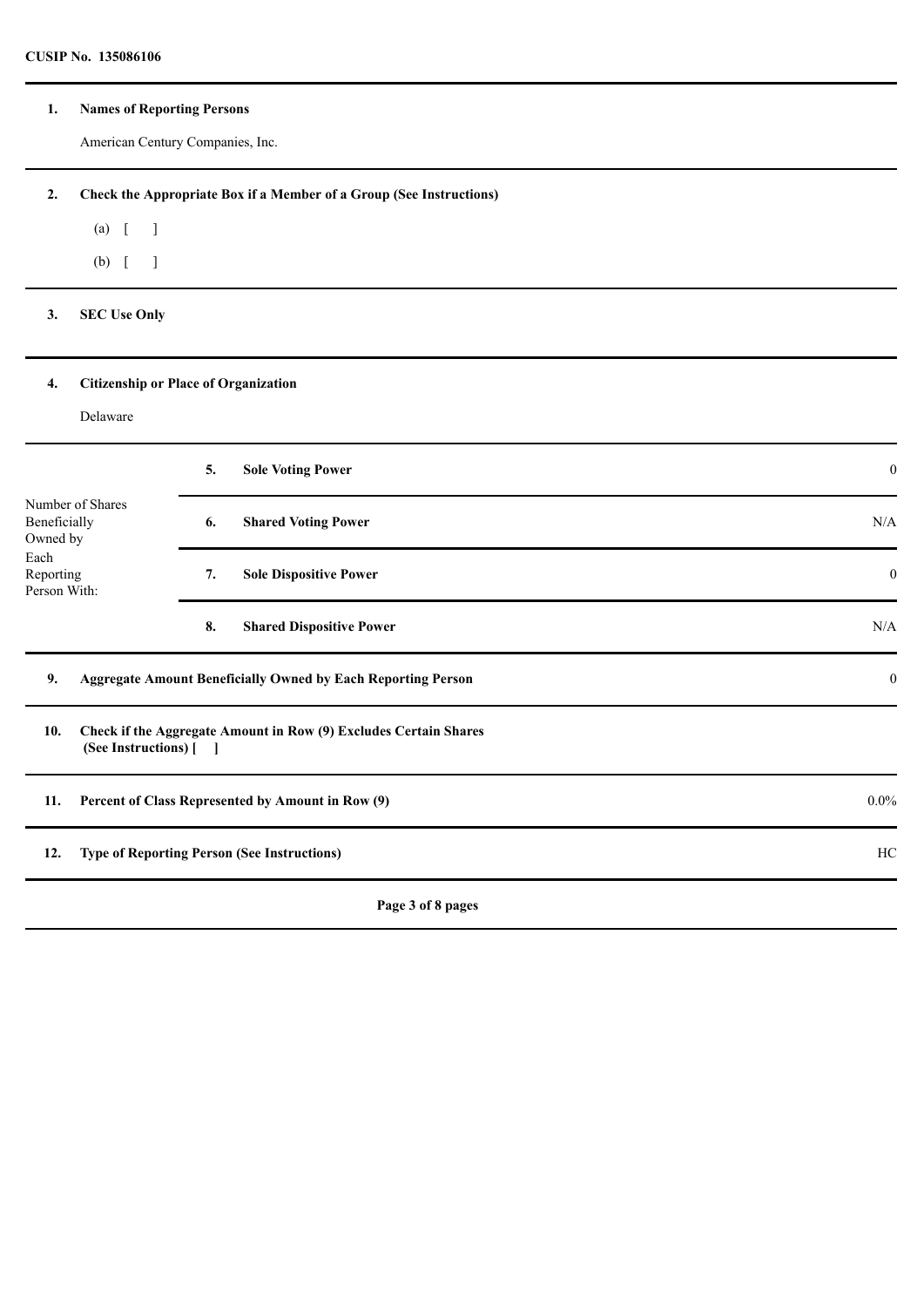### **1. Names of Reporting Persons**

Stowers Institute for Medical Research

**2. Check the Appropriate Box if a Member of a Group (See Instructions)**

(a) [ ]

(b) [ ]

## **3. SEC Use Only**

# **4. Citizenship or Place of Organization**

## Delaware

|                                                                                   |                                                                                            | 5. | <b>Sole Voting Power</b>                                            | $\bf{0}$     |  |
|-----------------------------------------------------------------------------------|--------------------------------------------------------------------------------------------|----|---------------------------------------------------------------------|--------------|--|
| Number of Shares<br>Beneficially<br>Owned by<br>Each<br>Reporting<br>Person With: |                                                                                            | 6. | <b>Shared Voting Power</b>                                          | N/A          |  |
|                                                                                   |                                                                                            | 7. | <b>Sole Dispositive Power</b>                                       | $\mathbf{0}$ |  |
|                                                                                   |                                                                                            | 8. | <b>Shared Dispositive Power</b>                                     | N/A          |  |
| 9.                                                                                |                                                                                            |    | <b>Aggregate Amount Beneficially Owned by Each Reporting Person</b> | $\bf{0}$     |  |
| 10.                                                                               | Check if the Aggregate Amount in Row (9) Excludes Certain Shares<br>(See Instructions) [ ] |    |                                                                     |              |  |
| 11.                                                                               | Percent of Class Represented by Amount in Row (9)                                          |    |                                                                     |              |  |
| 12.                                                                               | HC<br><b>Type of Reporting Person (See Instructions)</b>                                   |    |                                                                     |              |  |
|                                                                                   |                                                                                            |    | Page 4 of 8 pages                                                   |              |  |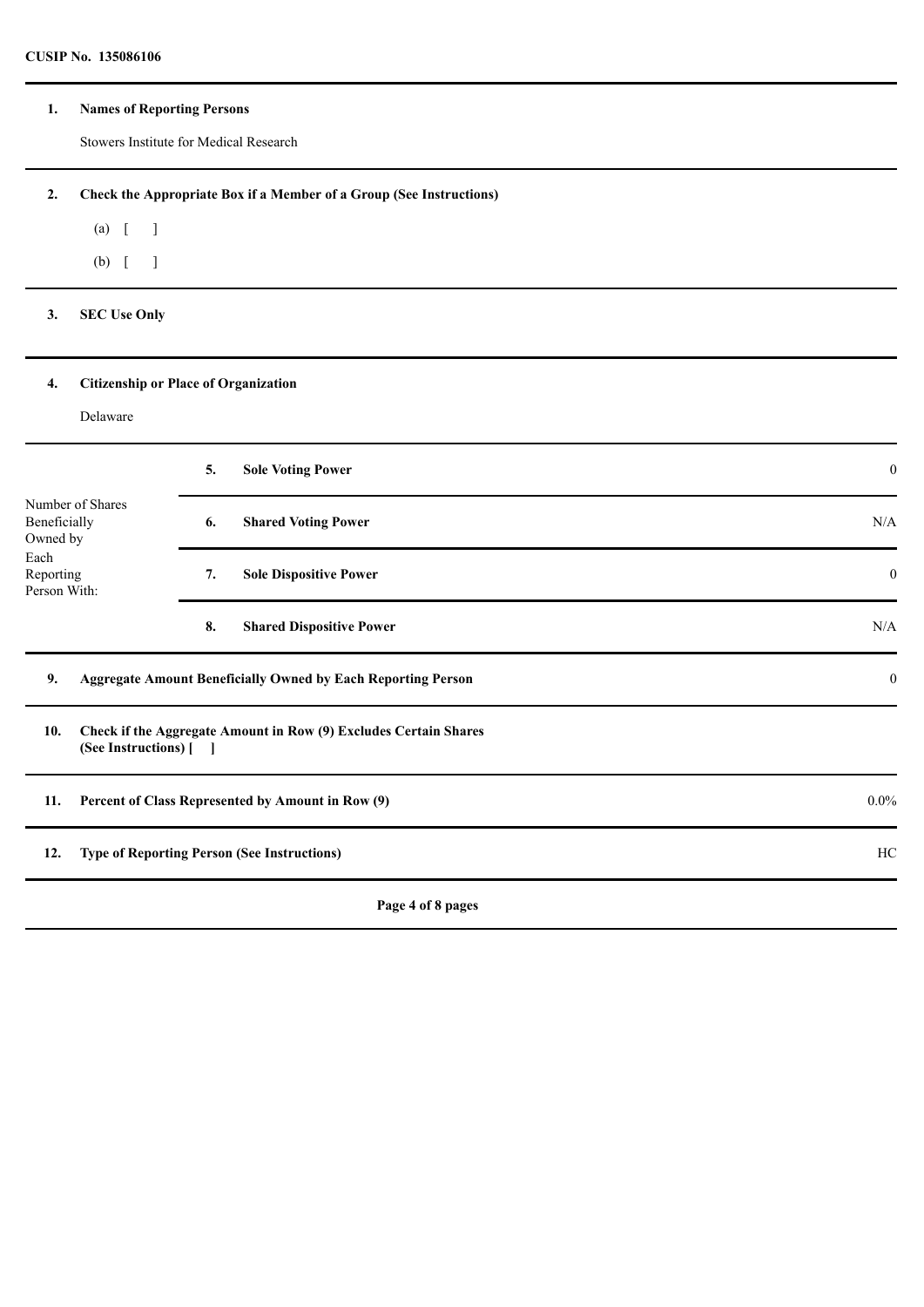#### **Item 1.**

| (a) | Name of Issuer. |
|-----|-----------------|
|     |                 |

Canada Goose Holdings Inc.

#### **(b) Address of Issuer's Principal Executive Offices**

250 Bowie Ave Toronto, Ontario, Canada

### **Item 2.**

#### **(a) Name of Person Filing.**

- (1) American Century Investment Management, Inc.
- (2) American Century Companies, Inc.
- (3) Stowers Institute for Medical Research

### **(b) Address of Principal Business Office or, if none, Residence.**

4500 Main Street 9 th Floor Kansas City, Missouri 64111

### **(c) Citizenship.**

- (1) Delaware
- (2) Delaware
- (3) Delaware

# **(d) Title of Class of Securities.**

Reference is made to the cover page of this filing.

### **(e) CUSIP Number.**

Reference is made to the cover page of this filing.

**Page 5 of 8 pages**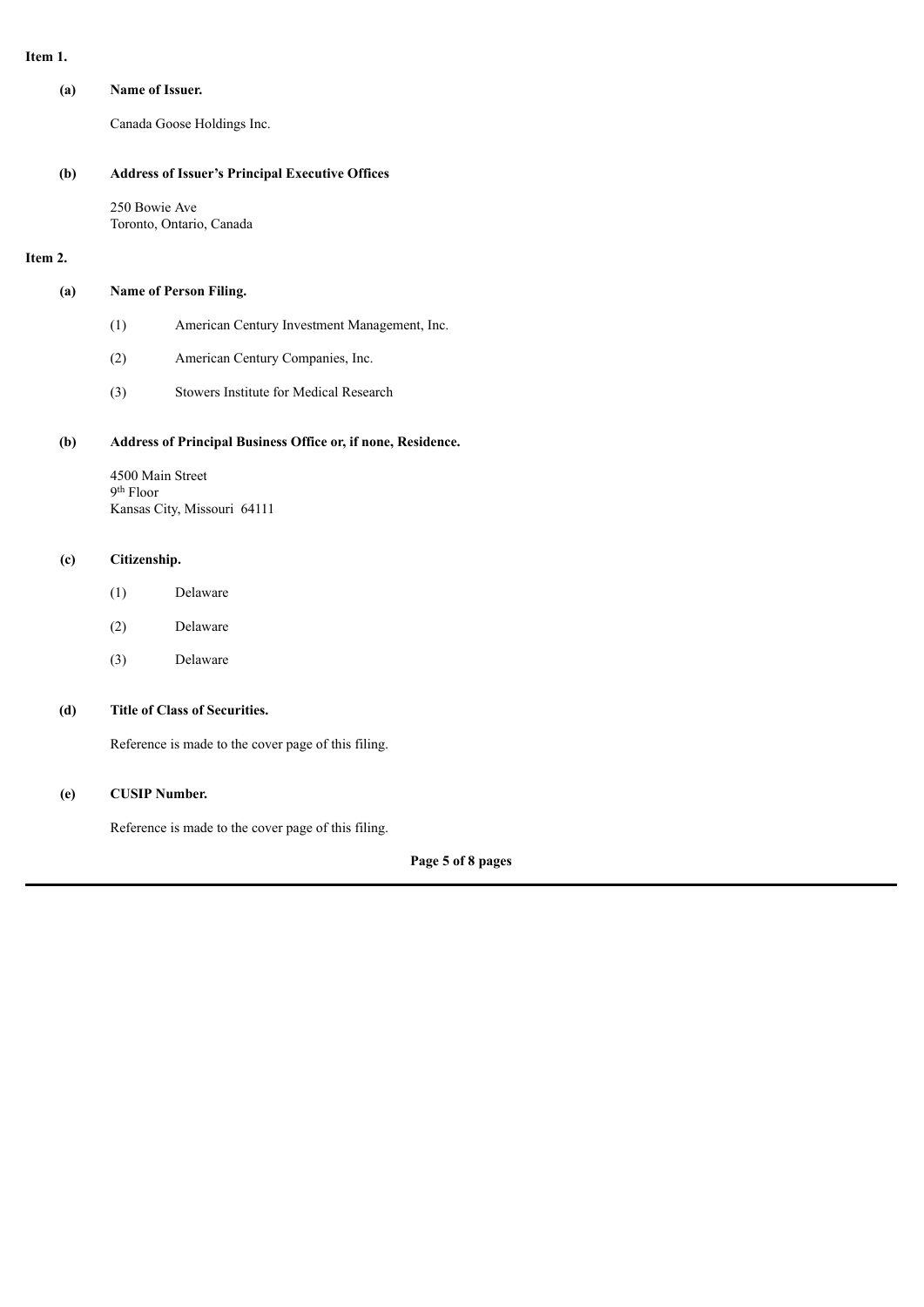#### If this statement is filed pursuant to §§240.13d-1(b) or 240.13d-2(b) or (c), check whether the person filing is a:

- (1) American Century Investment Management, Inc. is an investment adviser in accordance with §240.13d-1(b)(1)(ii)(E).
- (2) American Century Companies, Inc. is a parent holding company or control person in accordance with **§**240.13d-1(b)(1)(ii)(G).
- (3) Stowers Institute for Medical Research, is a parent holding company or control person in accordance with **§**240.13d-1(b)(1)(ii)(G).

#### **Item 4. Ownership.**

Reference is made to Items 5-9 and 11 on the cover page of this filing.

#### **Item 5. Ownership of Five Percent or Less of a Class.**

If this statement is being filed to report the fact that as of the date hereof the reporting person has ceased to be the beneficial owner of more than five percent of the class of securities, check the following  $[X]$ .

#### **Item 6. Ownership of More than Five Percent on Behalf of Another Person.**

Various persons, including the investment companies and separate institutional investor accounts that American Century Investment Management, Inc. ("ACIM") serves as investment adviser, have the right to receive or the power to direct the receipt of dividends from, or the proceeds from the sale of, the securities that are the subject of this schedule. Except as may be otherwise indicated if this is a joint filing, not more than 5% of the class of securities that is the subject of this schedule is owned by any one client advised by ACIM.

#### Item 7. Identification and Classification of the Subsidiary Which Acquired the Security Being Reported on By the Parent Holding **Company or Control Person.**

See attached Exhibit A.

#### **Item 8. Identification and Classification of Members of the Group.**

Not applicable.

**Item 9. Notice of Dissolution of Group.**

Not applicable.

**Page 6 of 8 pages**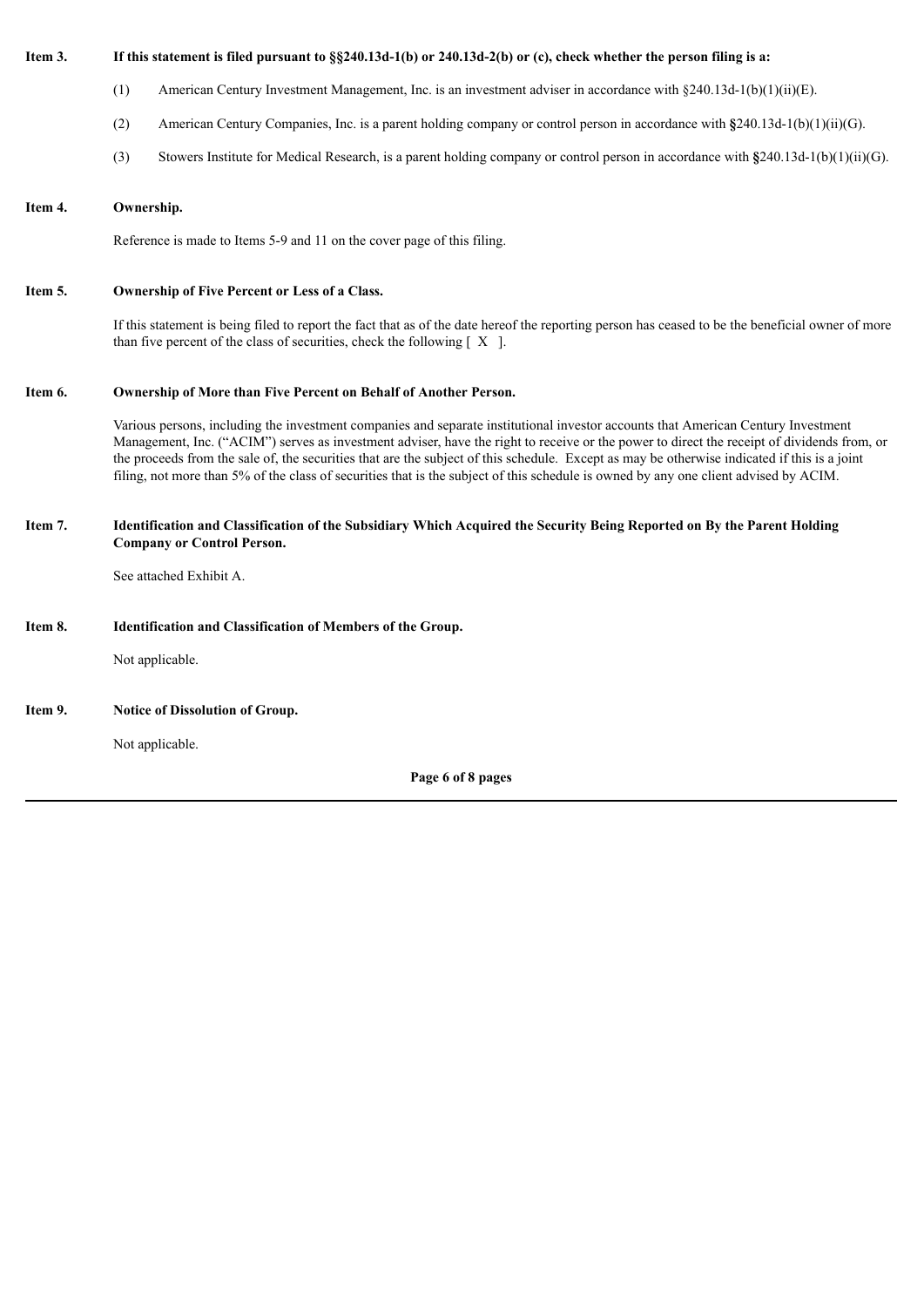By signing below I certify that, to the best of my knowledge and belief, the securities referred to above were acquired and are held in the ordinary course of business and were not acquired and are not held for the purpose of or with the effect of changing or influencing the control of the issuer of the securities and were not acquired and are not held in connection with or as a participant in any transaction having that purpose or effect.

## **SIGNATURE**

After reasonable inquiry and to the best of my knowledge and belief, I certify that the information set forth in this statement is true, complete and correct.

Dated this 11th day of February, 2021.

AMERICAN CENTURY INVESTMENT MANAGEMENT, INC. ("ACIM")

AMERICAN CENTURY COMPANIES, INC. ("ACC")

By: /s/ Charles A. Etherington Charles A. Etherington

Senior Vice President, ACIM Vice President, ACC

STOWERS INSTITUTE FOR MEDICAL RESEARCH, solely in its capacity as control entity of ACC

By: /s/ Richard W. Brown Richard W. Brown Chairman

SCHEDULE 13G – To be included in statements filed pursuant to Rule 13d-1(b) or 13d-2(b).

# **EXHIBIT A**

This Exhibit has been prepared to identify each subsidiary of American Century Companies, Inc. ("ACC"), which is controlled by the Stowers Institute for Medical Research, that is a beneficial owner of securities that are the subject of this schedule (the "Subject Securities"). American Century Investment Management, Inc. ("ACIM") is a wholly-owned subsidiary of ACC and an investment adviser registered under §203 of the Investment Advisers Act of 1940.

**Page 7 of 8 pages**